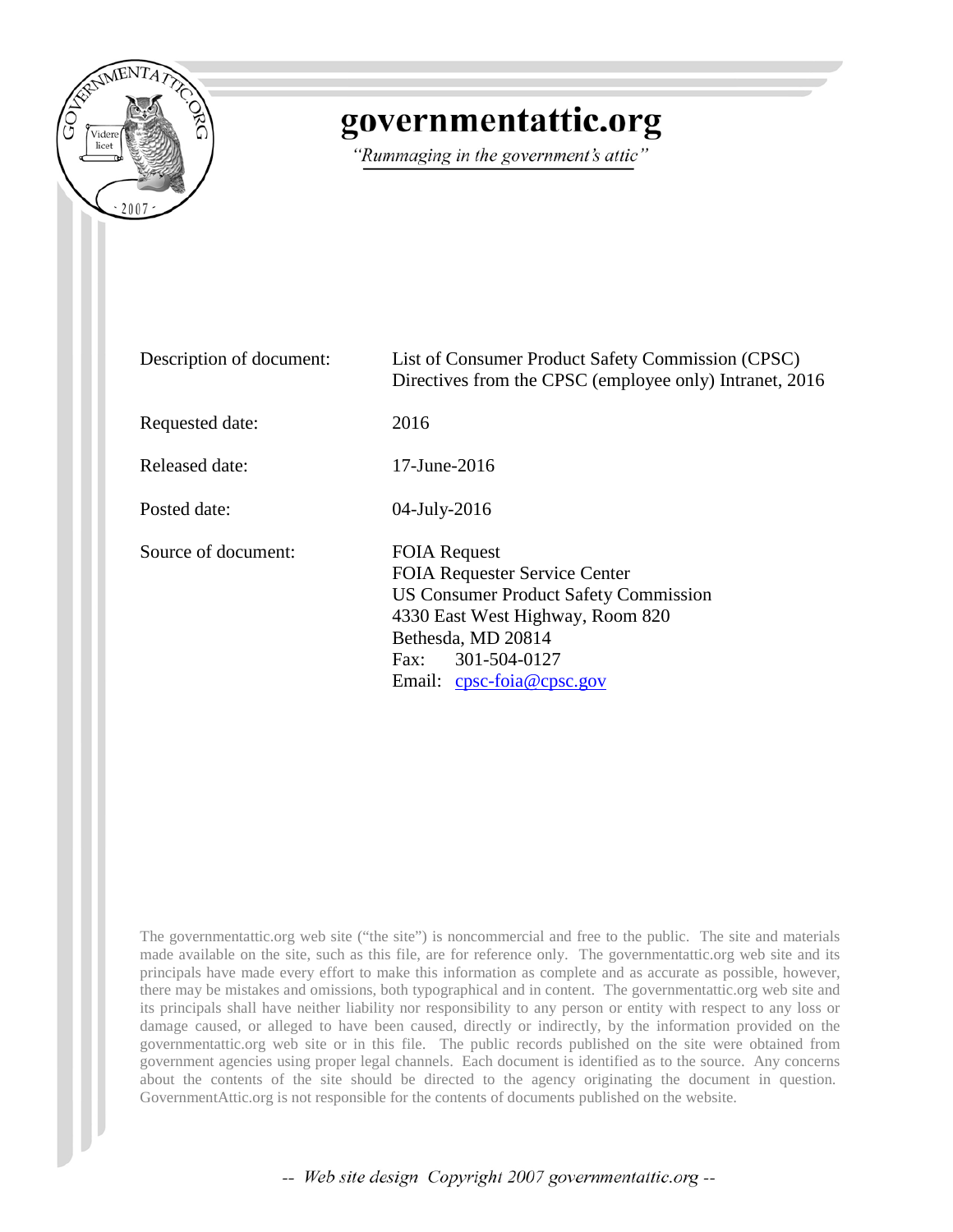

#### **U.S. CONSUMER PRODUCT SAFETY COMMISSION 4330 EAST WEST HIGHWAY BETHESDA, MD 20814**

June 17, 2016

**RE:** Freedom of Information Act (FOIA) Request #16-F-00443: A copy of listings of CPSC Directives, found on the CPSC intranet (employee-only) website

Thank you for your Freedom of Information Act (FOIA) request seeking above referenced information from the U.S. Consumer Product Safety Commission ("Commission"). A copy of the requested listing of CPSC Directives is enclosed.

Should you have any questions, contact us by letter, facsimile (301) 504- 0127 or telephone (301) 504-7923 or via e-mail addressed to cpscfoia@cpsc.gov.

Sincerely,

---

Alberta E. Mills Freedom of Information Officer The Secretariat - Office of the Secretary Office of the General Counsel

**Enclosures**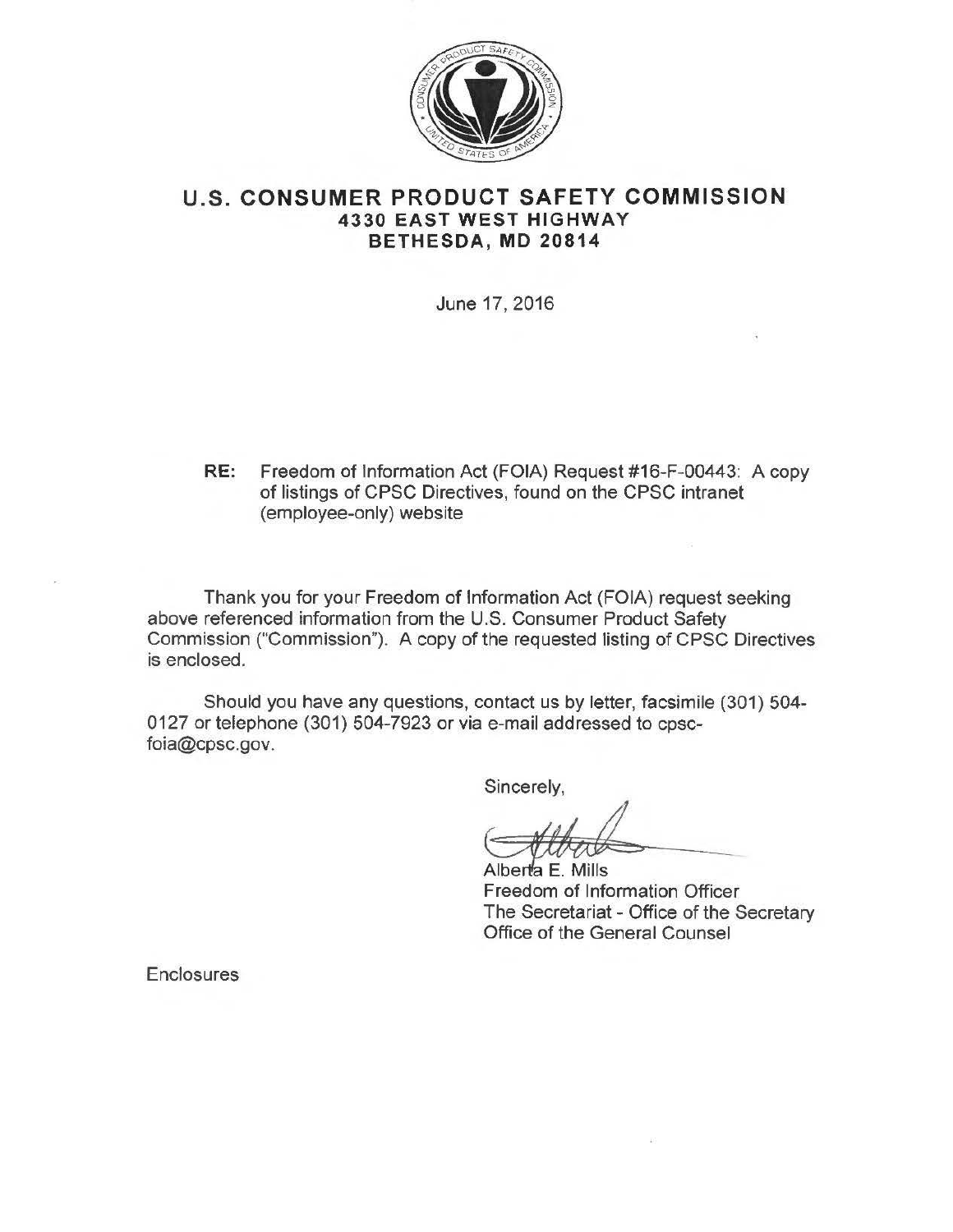# **CPSC Directives - series**

## **Page 2of10**

| Edit | Name    | Title                                                                                                     | Effective  |
|------|---------|-----------------------------------------------------------------------------------------------------------|------------|
|      |         | <b>Exeries: 0000 - "General" (33)</b>                                                                     |            |
|      | 0000.1  | Statement of Policy                                                                                       | 11/19/1973 |
|      | 0000.2  | Organization & Functions                                                                                  | 10/9/1996  |
|      | 0000.5  | <b>CPSC Organizational Symbols</b>                                                                        | 4/21/2004  |
|      | 1000.1  | The Commission                                                                                            | 2/1/2006   |
|      | 1000.10 | The Chairman and Vice Chairman                                                                            | 2/1/2006   |
|      | 1000.11 | Delegation of Functions                                                                                   | 2/1/2006   |
|      | 1000.12 | Organizational Structure                                                                                  | 2/1/2006   |
|      | 1000.13 | Directives System                                                                                         | 2/1/2006   |
|      | 1000.14 | Office of the General Counsel                                                                             | 2/1/2006   |
|      | 1000.15 | Office of Congressional Relations                                                                         | 2/1/2006   |
|      | 1000.16 | Office of the Inspector General                                                                           | 2/1/2006   |
|      | 1000.17 | Office of Equal Employment Opportunity and Minority Enterprise                                            | 2/1/2006   |
|      | 1000.18 | Office of the Executive Director                                                                          | 2/1/2006   |
|      | 1000.19 | Office of Financial Management, Planning and Evaluation                                                   | 2/1/2006   |
|      | 1000.2  | Laws Administered                                                                                         | 2/1/2006   |
|      | 1000.20 | Office of Information and Public Affairs                                                                  | 2/1/2006   |
|      | 1000.21 | Office of Compliance and Field Operations                                                                 | 2/1/2006   |
|      | 1000.22 | Office of Human Resources Management                                                                      | 2/1/2006   |
|      | 1000.23 | Office of Information and Technology Services                                                             | 2/1/2006   |
|      | 1000.24 | Office of International Programs and Intergovernmental Affairs                                            | 2/1/2006   |
|      | 1000.25 | Office of Hazard Identification and Reduction                                                             | 2/1/2006   |
|      | 1000.26 | Directorate for Epidemiology                                                                              | 2/1/2006   |
|      | 1000.27 | Directorate for Health Sciences                                                                           | 2/1/2006   |
|      | 1000.28 | Directorate for Economic Analysis                                                                         | 2/1/2006   |
|      | 1000.29 | Directorate for Engineering Sciences                                                                      | 2/1/2006   |
|      | 1000.3  | Hotline                                                                                                   | 2/1/2006   |
|      | 1000.30 | Directorate for Laboratory Sciences                                                                       | 2/1/2006   |
|      | 1000.4  | <b>Commission Address</b>                                                                                 | 2/1/2006   |
|      | 1000.5  | Petitions                                                                                                 | 2/1/2006   |
|      | 1000.6  | <b>Commission Decisions and Records</b>                                                                   | 2/1/2006   |
|      | 1000.7  | Advisory Opinions and Interpretations of Regulations                                                      | 2/1/2006   |
|      | 1000.8  | Meetings and Hearings; Public notice                                                                      | 2/1/2006   |
|      | 1000.9  | Quorum                                                                                                    | 2/1/2006   |
|      |         | ∃ Series : 0301 - "Delegations of Authority - Policy And Procedures" (1)                                  |            |
|      | 0301.1  | Policy & Procedures Governing Delegations of Authority                                                    | 9/2/1975   |
|      |         | 3 Series : 0305 - "Delegations of Authority - General Agency" (4)                                         |            |
|      | 0305.1  | Delegation of Administrative and Operational Management Authority to the Executive Director               | 7/29/1994  |
|      | 0305.2  | Delegation of authority to the Human Subjects Committee to Protect Human Subjects Involved in<br>Research | 7/21/2003  |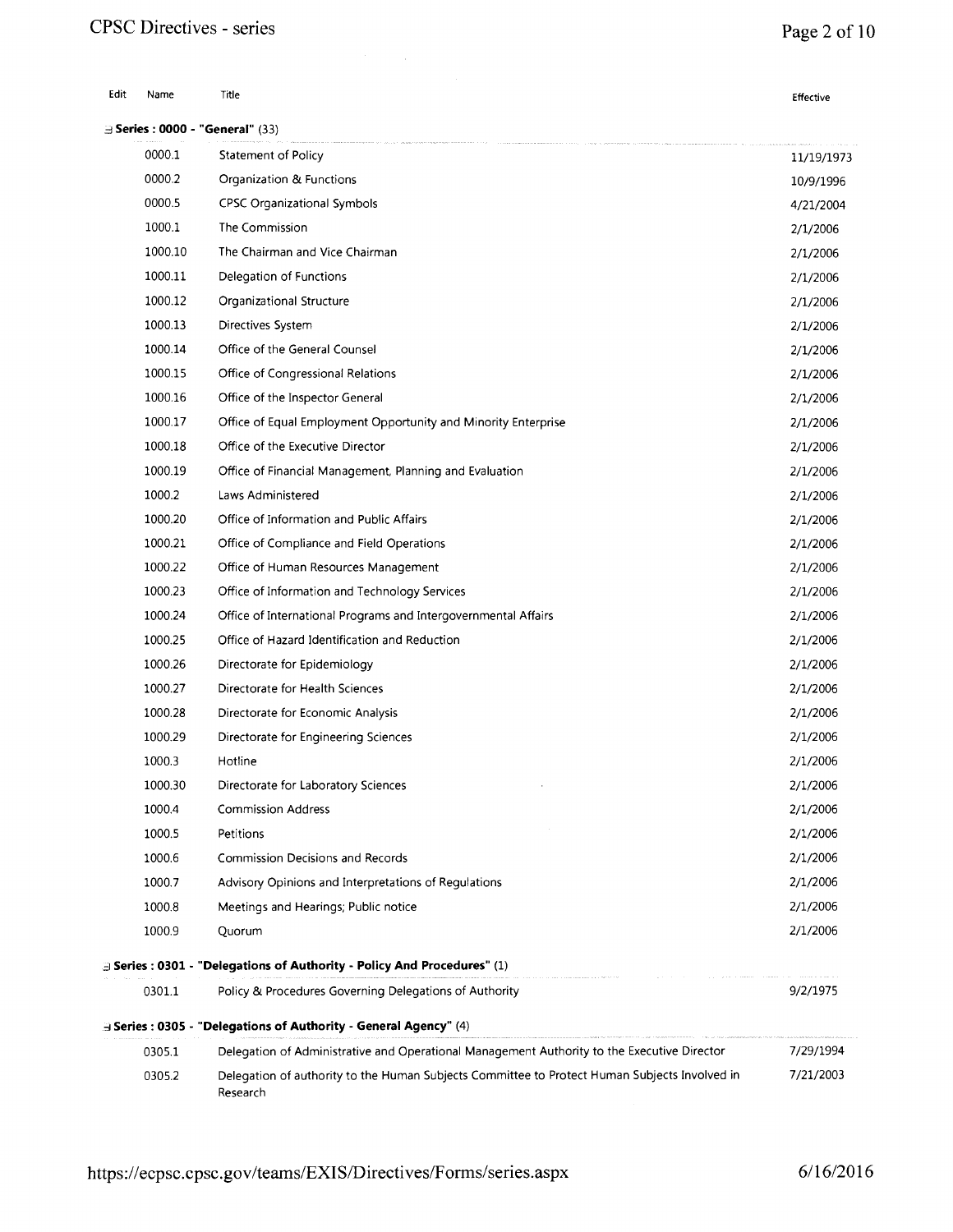| Edit | Name    | Title                                                                                                                                                                                                                               | Effective  |
|------|---------|-------------------------------------------------------------------------------------------------------------------------------------------------------------------------------------------------------------------------------------|------------|
|      | 0305.3  | AED/EXIS - Chief Information Officer for IRM                                                                                                                                                                                        | 9/30/2001  |
|      | 0305.4  | Authority of the Executive Director to Serve as the Senior Executive for Privacy Policy                                                                                                                                             | 4/28/1999  |
|      |         | $\exists$ Series : 0310 - "Delegations of Authority - Requiatory" (15)                                                                                                                                                              |            |
|      | 0310.1  | Authority to Conduct Certain Hearings                                                                                                                                                                                               | 7/13/1980  |
|      | 0310.10 | Authority to Approve Injunction Recommendations Under the Acts Administered by the Commission<br>and to Initiate Such Actions                                                                                                       | 11/20/1978 |
|      | 0310.11 | Authority to Approve Civil Penalty Recommendations under the Consumer Product Safety Act and to<br><b>Initiate Such Actions</b>                                                                                                     | 4/27/1979  |
|      | 0310.12 | Authority to Issue a New Order Replacing a Previous Order Issued by the Commission that Accredited A<br>"Firewalled" Laboratory                                                                                                     | 7/16/2010  |
|      | 0310.13 | Authority to Close Identification (Id) Files                                                                                                                                                                                        | 10/1/1981  |
|      | 0310.14 | Authority to Accept Certain Voluntary Corrective Action Plans                                                                                                                                                                       | 10/1/1981  |
|      | 0310.15 | Authority To Issue Subpoenas To Federal, State, or Local Government Agencies                                                                                                                                                        | 9/18/2011  |
|      | 0310.2  | Authority To Conduct Enforcement Activities and to Request Samples of Imported Consumer Products                                                                                                                                    | 11/20/1978 |
|      | 0310.3  | Authority to the Associate Executive Director for Compliance and Enforcement to Issue Notifications of<br>Noncompliance                                                                                                             | 11/20/1978 |
|      | 0310.4  | Authority to the Associate Executive Director for Compliance and Enforcement to Accept Compliance<br>Reports under the Flammable Fabrics Act                                                                                        | 11/17/1977 |
|      | 0310.5  | Authority Either (1) to "Open a Case" and Recommend the Initiation of Legal Action, or (2) to Make<br>Decisions that Violative Inspections and/or Samples are to be Classified as "No Action Indicated" and to<br>"Not Open a Case" | 7/13/1980  |
|      | 0310.6  | Authority to Approve Criminal Prosecution Recommendations and to Initiate Such Actions                                                                                                                                              | 4/27/1979  |
|      | 0310.7  | Authority to Approve Recommendations for Cease and Desist Orders under the Flammable Fabrics Act<br>and to Initiate Such Actions                                                                                                    | 4/27/1979  |
|      | 0310.8  | Authority to Approve Civil Penalty Recommendations under the Flammable Fabrics Act                                                                                                                                                  | 4/27/1979  |
|      | 0310.9  | Authority to Approve Seizure Recommendations Under the Acts Administered by the Commission and<br>to Initiate Such Actions                                                                                                          | 11/20/1978 |
|      |         | Series: 0315 - "Delegations Of Authority - General Administrative" (7)                                                                                                                                                              |            |
|      | 0315.1  | Authority to Sign Commission Documents and Affix the Commission Seal                                                                                                                                                                | 11/22/1983 |
|      | 0315.4  | Authority to Dispose of Consumer Product Samples and Other Items of Evidence                                                                                                                                                        | 5/17/2011  |
|      | 0315.5  | Authority for the Executive Director to Administer the Occupational Safety and Health Program                                                                                                                                       | 7/21/1994  |
|      | 0315.6  | Authority to Act as the Occupational Safety and Health Program Administrator                                                                                                                                                        | 5/28/2003  |
|      | 0315.7  | General Administrative Authorization of Overtime                                                                                                                                                                                    | 1/1/1989   |
|      | 0315.8  | Authority to Authorize Publication in the Federal Register of Announcements of Proposed Collections of<br>Information                                                                                                               | 11/25/1997 |
|      | 0315.9  | Claims Collections - Authority to Order Payment of Debts Owed to the US by CPSC Employee/Former<br><b>Employees</b>                                                                                                                 | 6/20/2003  |
|      |         | $\exists$ Series: 0325 - "Delegations Of Authority - Material Management" (1)                                                                                                                                                       |            |
|      | 0325.3  | Authority To Approve the Use of Government-Owned or Leased Vehicles Between Residence and Place<br>of Employment                                                                                                                    | 5/8/1984   |
|      |         | B Series: 0330 - "Delegations Of Authority - Personnel" (8)                                                                                                                                                                         |            |
|      | 0330.1  | Authority to Propose and Make Final Agency Decisions on Adverse Actions                                                                                                                                                             | 5/19/2000  |
|      | 0330.11 | Authority to Settle Claims                                                                                                                                                                                                          | 9/2/2003   |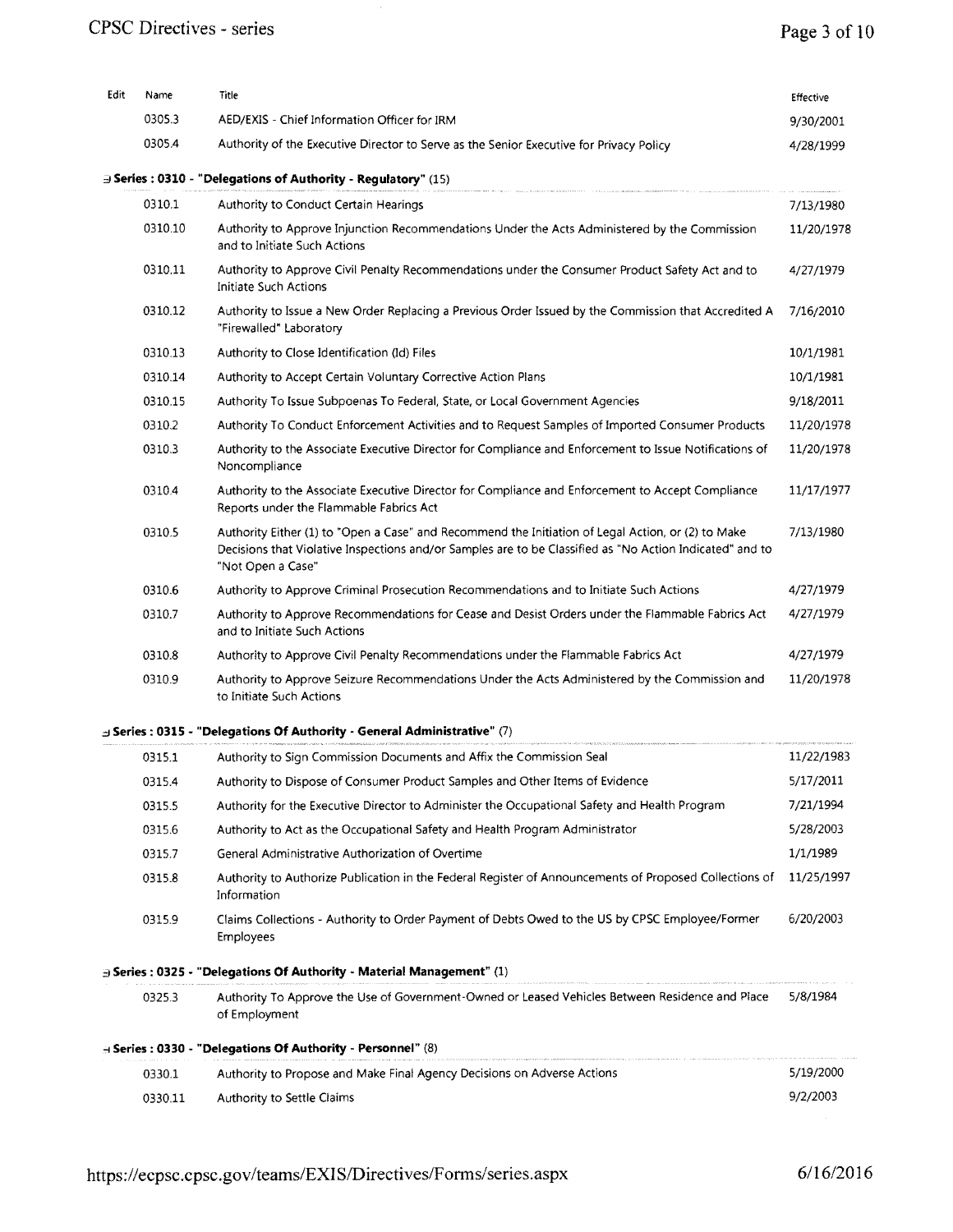#### **CPSC Directives - series**

# **Page 4of10**

| Edit | Name    | Title                                                                                                                                            | Effective  |
|------|---------|--------------------------------------------------------------------------------------------------------------------------------------------------|------------|
|      | 0330.13 | Authority to Classify GS-1 Through GS-15, SES and Other General Schedule Positions                                                               | 5/4/2000   |
|      | 0330.2  | Authority To Establish the Administrative Workweek                                                                                               | 11/27/1978 |
|      | 0330.3  | Authority Regarding Honor and Cash Awards                                                                                                        | 1/30/1985  |
|      | 0330.5  | Authority Regarding Honor Awards                                                                                                                 | 11/20/1978 |
|      | 0330.6  | Authority to Certain CPSC Officials for the Power of Appointment                                                                                 | 9/12/1978  |
|      | 0330.7  | Authority to Administer Oaths of Office                                                                                                          | 5/4/2000   |
|      |         | $\oplus$ Series : 0335 - "Delegations Of Authority - Printing" (1)                                                                               |            |
|      | 0335.1  | Authority To Order Printing and Duplicating for CPSC                                                                                             | 8/15/2001  |
|      |         | $\exists$ Series : 0340 - "Delegations Of Authority - Procurement" (4)                                                                           |            |
|      | 0340.2  | Authority Regarding Mistakes in Bids                                                                                                             | 5/1/2014   |
|      | 0340.3  | Authority to Approve the Publication of Paid Advertisements                                                                                      | 5/1/2014   |
|      | 0340.4  | Delegation of Contracting Officer Authority                                                                                                      | 1/27/2014  |
|      | 0340.4a | Certification of Appointment                                                                                                                     | 5/1/2014   |
|      |         |                                                                                                                                                  |            |
|      | 0355.1  | Series: 0355 - "Delegations Of Authority - Travel" (1)<br>Authority to CPSC Officials to Authorize Travel, Transportation and Related Allowances | 5/4/2015   |
|      |         |                                                                                                                                                  |            |
|      |         | $\exists$ Series : 0365 - "Delegations Of Authority - Financial Management" (4)                                                                  |            |
|      | 0365.2  | Notice of Levy for Unpaid Tax Liability                                                                                                          | 2/20/2004  |
|      | 0365.3  | Authority to Obligate Funds for Renovation, Building Alterations, Reimbursable Services                                                          | 4/24/2003  |
|      | 0365.4  | Authority to Approve Nonexpenditure Transactions between Appropriations and Fund Accounts                                                        | 11/8/2004  |
|      | 0365.5  | Delegation of Authority to Designate Certifying Officers and Cashiers                                                                            | 11/15/2004 |
|      |         | $\exists$ Series : 0600 - "Management Programs" (22)                                                                                             |            |
|      | 0601.6  | Procedures for Sending Briefing Packages to the Commission                                                                                       | 10/19/1984 |
|      | 0605.0  | Operational Procedures for Petitions                                                                                                             | 4/26/1993  |
|      | 0605.0A | Schematic - Operational Procedures for Petitions                                                                                                 | 6/23/2010  |
|      | 0606.1  | Risk-Based Analysis: Information to be Considered During Decision Making                                                                         | 9/3/2003   |
|      | 0610.1  | Procedures for Congressional Correspondence                                                                                                      | 7/8/2003   |
|      | 0610.1a | Guidelines for Preparing Congressional Letters (Appendix 1)                                                                                      |            |
|      | 0610.2  | Communications with Voluntary Standards Groups & Organizations                                                                                   | 10/25/2001 |
|      | 0610.2a | Title 16 CFR 1031.15 Communication criteria (Appendix A)                                                                                         |            |
|      | 0610.2b | Title 16 CFR 1012.7 Telephone Conversations (Appendix B)                                                                                         |            |
|      | 0610.3  | Internal Communications Regarding Voluntary Standards Activities                                                                                 | 7/5/2006   |
|      | 0611.1  | Correspondence                                                                                                                                   | 9/3/1991   |
|      | 0620.1  | Protection of Human Subjects in Research                                                                                                         | 7/21/2003  |
|      | 0661.1  | Policies and Procedures for CPSC Directives                                                                                                      | 7/15/2002  |
|      | 0661.1a | Directives Format (Attachment A)                                                                                                                 |            |
|      | 0661.1b | Directives Clearance and Distribution Record (Attachment B)                                                                                      |            |
|      | 0680.2  | Acceptance of Gifts and Travel Expenses from Non-Federal Sources                                                                                 | 2/18/2011  |
|      | 0680.3  | Ethics Program Public and Confidential Financial Disclosure Reporting                                                                            | 1/18/2011  |
|      | 0680.4  | Ethics Pledge - Ethics Commitments by Executive Branch Personnel                                                                                 | 3/12/2009  |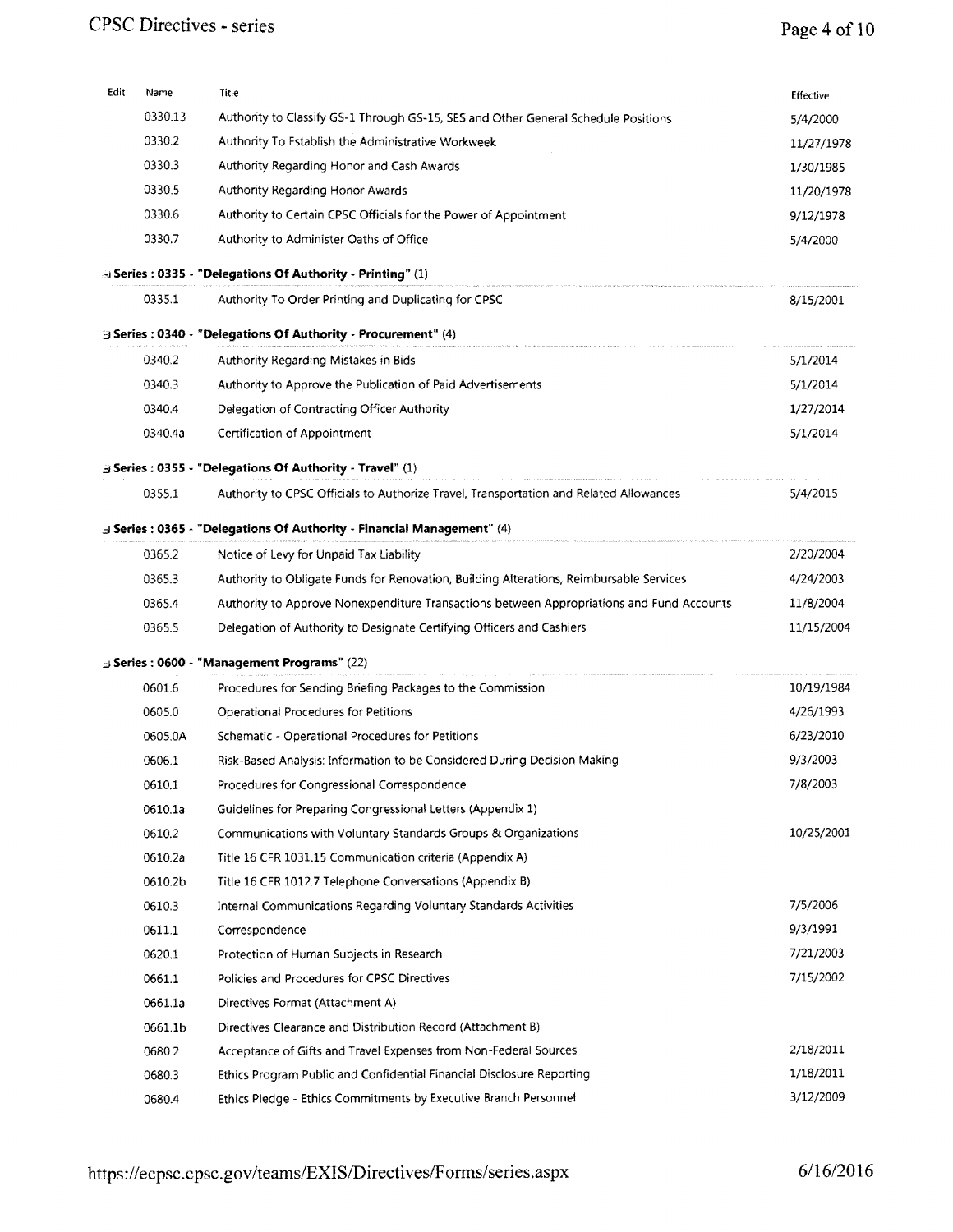#### **CPSC Directives** ~ **series**

# **Page 5of10**

| Edit | Name              | Title                                                                                                                      | Effective  |
|------|-------------------|----------------------------------------------------------------------------------------------------------------------------|------------|
|      | 0680.4a           | Ethics Pledge - Executive Order 13490 (Attachment A)                                                                       | 3/12/2009  |
|      | 0680.4b           | Ethics Pledge (Attachment B)                                                                                               | 3/12/2009  |
|      | 0690.1            | Policy and Procedures for Conducting Internal Audits                                                                       | 9/2/2003   |
|      | 0690.2            | Management Accountability and Control                                                                                      | 7/7/1998   |
|      |                   | $\exists$ Series : 0700 - "Information Resources Management" (13)                                                          |            |
|      | 0700.1            | Information Technology Investment Management                                                                               | 12/7/2012  |
|      | 0711.0            | Obtaining CPSC Authorization and OMB Clearance to Collect Information                                                      | 8/31/2007  |
|      | 07201             | Limited Personal Use of CPSC Information Technology Resources                                                              | 9/19/2014  |
|      | 0730.1            | Records Management Program                                                                                                 | 8/4/2004   |
|      | 0732.1            | Web and Social Media Records Retention                                                                                     | 6/10/2011  |
|      | 0740.1            | Personal Identity Verification (PIV) Credential                                                                            | 4/13/2010  |
|      | 0750.1            | Automated Information Systems Security Program                                                                             | 6/18/1997  |
|      | 0760.1            | Security Regulations for Information Protection                                                                            | 4/6/2009   |
|      | 0760.2            | Protection of Personally Identifiable Information for CPSC Information Systems                                             | 4/6/2009   |
|      | 0770.2            | Information Sharing Obligations Under the Freedom of Information Act                                                       | 11/10/2015 |
|      | 0780.0            | <b>CPSC Software Management Policy</b>                                                                                     | 5/12/2003  |
|      | 0780.1            | <b>CPSC Software Piracy Policy</b>                                                                                         | 5/12/2003  |
|      | 0781.0            | The Employee Exchange Bulletin Board                                                                                       | 9/27/2004  |
|      |                   | $\exists$ Series : 0800 - "Facilities & Support Services" (23)                                                             |            |
|      | 0820.1<br>Amend 1 | Personal Property Management Amendment No. 1                                                                               | 7/28/2014  |
|      | 0820.1            | Personal Property Management                                                                                               | 1/10/2008  |
|      | 0820.1a           | CPSC Property Management System Handbook, CPSC Property Management System User Manual and<br>Listing of Sensitive Property |            |
|      | 0820.4            | Personal Use of Government Property                                                                                        | 9/27/2004  |
|      | 0820.6            | Policy and Procedures for Ordering, Receiving and Controlling Expendable Supplies                                          | 11/20/2006 |
|      | 0830.5            | Mail Management                                                                                                            | 4/30/2003  |
|      | 0840.1            | Printing, Duplicating and Graphic Services                                                                                 | 12/4/2003  |
|      | 0840.1a           | Printing Handbook                                                                                                          |            |
|      | 0850.2            | Interlibrary Loan Service                                                                                                  | 3/9/2004   |
|      | 0850.2a           | Interlibrary Loan Request Form                                                                                             |            |
|      | 0860.2            | Use and Control of Government-Owned/Leased Motor Vehicles                                                                  | 3/8/2016   |
|      | 0862.1            | Transit Subsidy Benefit Program                                                                                            | 3/10/2016  |
|      | 0865.1            | Express Transportation Service and Other Small Shipments                                                                   | 12/30/1989 |
|      | 0870.1            | Official Credentials and Badges for CPSC Employees                                                                         | 10/26/1990 |
|      | 0870.2            | Official Credentials for Commissioned State and Local Officials                                                            | 11/21/2003 |
|      | 0870.2a           | Attachment A - NOTICE TO HOLDERS OF CREDENTIALS                                                                            |            |
|      | 0870.2b           | Attachment B - ACCEPTANCE OF COMMISSION                                                                                    |            |
|      | 0870.2c           | Field Officer, State, Local Personnel Information                                                                          |            |
|      | 0880.1            | <b>Physical Security</b>                                                                                                   | 10/20/1999 |
|      | 0880.2            | Occupant Emergency Program (OEP)                                                                                           | 12/5/2012  |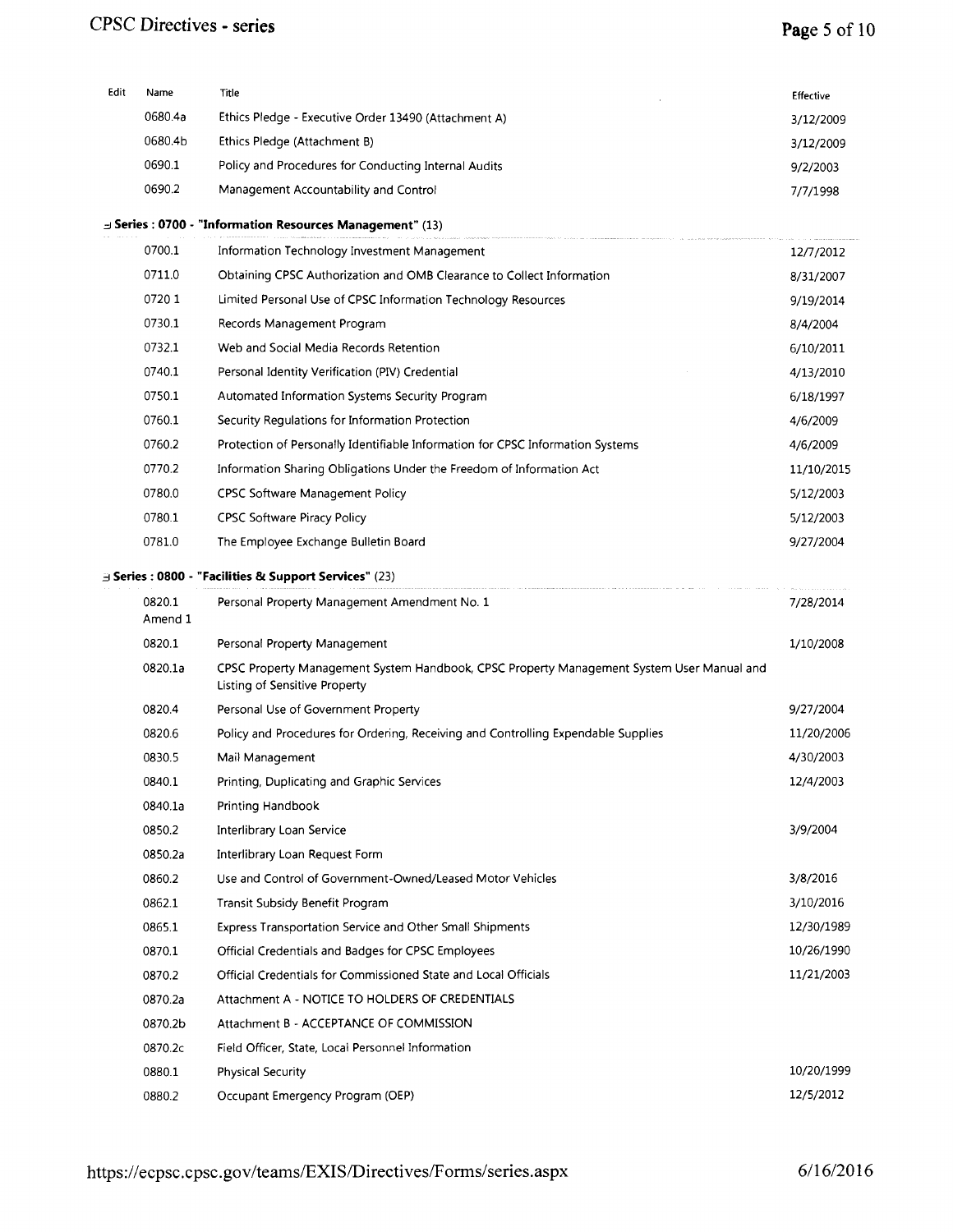| Edit | Name    | Title                                              | <b>Effective</b> |
|------|---------|----------------------------------------------------|------------------|
|      | 0880.2a | OEP Handbook for Bethesda Towers - December 2015   | 12/14/2015       |
|      | 0880.2b | Building/Occupant Information Sheet - October 2012 | 12/5/2012        |
|      | 0880.2c | <b>5RP Occupant Emergency Program</b>              | 12/14/2015       |

*=J* **Series: 0900 - "Personnel Processes"** (23)

| 0921.1  | Commission Shutdown Procedures in the Event of a Lapse in Appropriations                   | 9/25/2013  |
|---------|--------------------------------------------------------------------------------------------|------------|
| 0930.1  | Federal Career Intern Program (FCIP)                                                       | 10/31/2007 |
| 0931.2  | Part-Time Career Employment Program                                                        | 1/10/1983  |
| 0936.1  | <b>Employment of Experts and Consultants</b>                                               | 6/25/1984  |
| 0947.1  | Accountability and Clearance Procedures for Separating Employees                           | 11/7/2000  |
| 0949.1  | General Policy and Procedures Regarding Reduction-In-Force                                 | 1/15/1987  |
| 0949.2  | General Policy and Procedures Regarding Reduction-In-Force in the Senior Executive Service | 5/26/1983  |
| 0949.3P | Career Transition Assistance Plan                                                          | 2/28/1996  |
| 0961.1  | Classification Correction, Retained Grade, Retained Pay and Priority Placement Plan        | 5/31/1991  |
| 0961.2  | Position Classification Policy and Procedures                                              | 6/21/1991  |
| 0962.1  | Implementation of the Inspector General Reform Act                                         | 3/21/2009  |
| 0980.1  | Equal Employment Opportunity and Procedures for Filing Complaints of Discrimination        | 1/31/2006  |
| 0980.1a | CPSC Discrimination Complaint Process (Appendix I)                                         |            |
| 0980.1b | Anti-Harassment Policy (Appendix II)                                                       |            |
| 0980.2  | Alternative Dispute Resolution (ADR)                                                       | 1/31/2006  |
| 0980.3  | Processing Requests for Reasonable Accommodations                                          | 8/31/2004  |
| 0980.3A | Request for Reasonable Accommodation, Appendix A                                           |            |
| 0980.3B | Reasonable Accommodation Information Report, Appendix B                                    |            |
| 0980.3C | Denial of Reasonable Accommodation Request, Appendix C                                     |            |
| 0980.3D | Selected Resources for Locating Reasonable Accommodations, Appendix D                      |            |
| 0990.1  | <b>Employment of Relatives</b>                                                             | 3/1/2007   |
| 0992.1  | Welfare and Recreation Organizations                                                       | 11/9/2010  |
| 0992.1A | Welfare and Recreation Organizations - Appendix A                                          | 11/9/2010  |
|         | $\exists$ Series : 1000 - "Personnel Administration" (24)                                  |            |
| 1012.5  | Voluntary Leave Transfer Program                                                           | 7/15/1999  |
| 1012.5a | Voluntary Leave Transfer Program, Appendix A                                               |            |
| 1012.5b | Voluntary Leave Transfer Program, Appendix B                                               |            |
| 1012.5c | Voluntary Leave Transfer Program, Appendix C                                               |            |
| 1012.6N | Sick Leave Policy for Adoptive Parents                                                     | 5/5/1991   |
| 1021.1  | Probationary Period for Newly Appointed Supervisors and Managers                           | 9/22/1980  |
| 1022.1  | Performance Management System                                                              | 9/29/1999  |
| 1022.1a | Performance Management System, Attachment A                                                |            |
| 1022.1b | Performance Management System, Attachment B                                                |            |
| 1022.1c | Performance Management System, Attachment C                                                |            |
| 1022.1d | Performance Management System, Attachment D                                                |            |
| 1022.1e | Performance Management System, Attachment E                                                |            |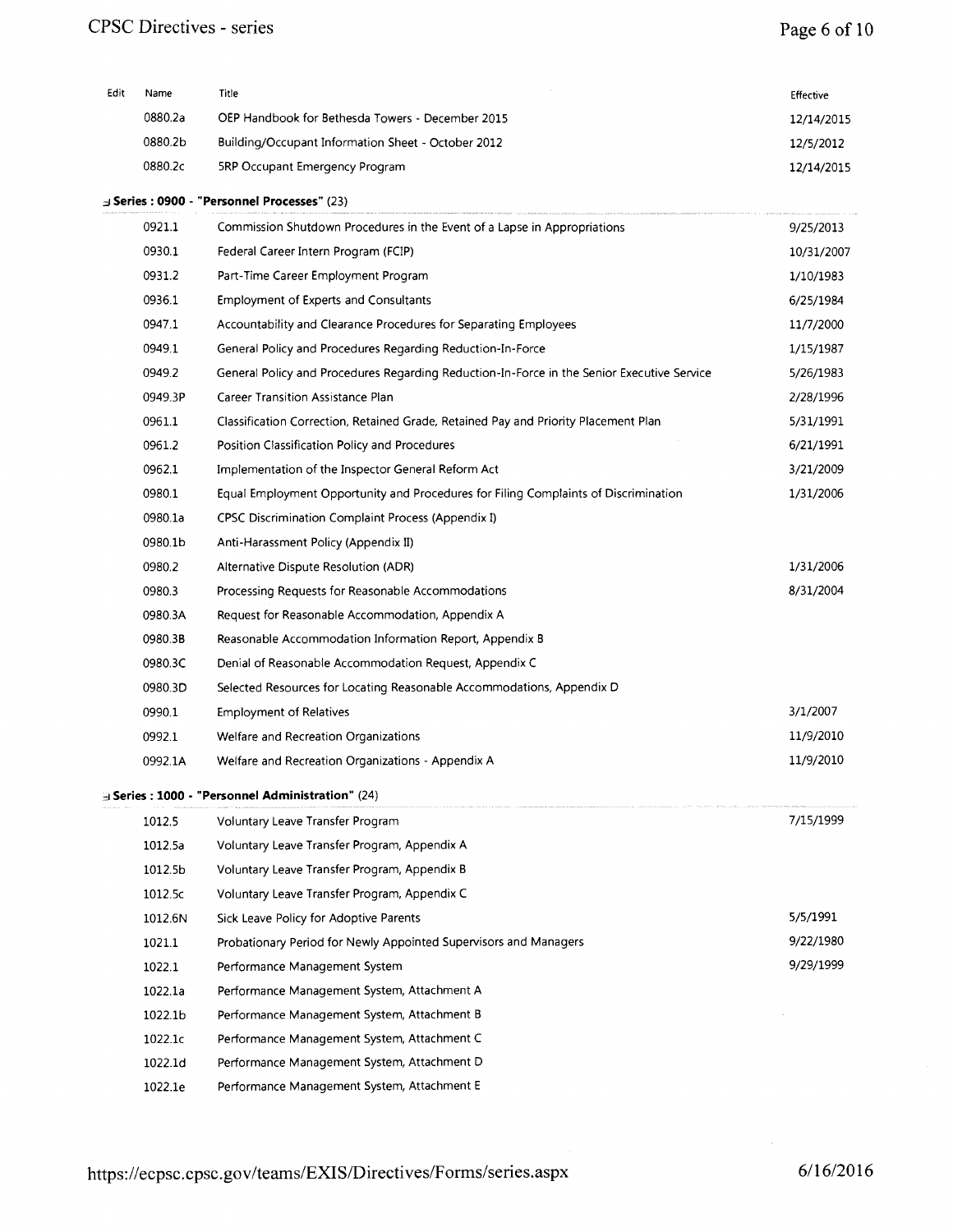| Edit | Name                                   | Title                                                                            | Effective  |
|------|----------------------------------------|----------------------------------------------------------------------------------|------------|
|      | 1024.1                                 | Performance and Incentive Awards Programs and Within-Grade Increases             | 1/22/1992  |
|      | 1024.2                                 | <b>Retention Allowances</b>                                                      | 3/11/1996  |
|      | 1025.1                                 | Consumer Product Safety Commission Merit Promotion Program                       | 8/18/2005  |
|      | 1026.1                                 | <b>Superior Qualifications Appointments</b>                                      | 3/26/2003  |
|      | 1042.1                                 | Consumer Product Safety Commission Grievance System                              | 11/30/1979 |
|      | 1042.2                                 | Position Classification Appeals System                                           | 5/31/1991  |
|      | 1071.1                                 | Compensatory Time                                                                | 10/11/1988 |
|      | 1080.1                                 | Employee Assistance Program                                                      |            |
|      | 1080.2                                 | Flexiplace Program                                                               | 7/22/2002  |
|      | 1080.2a                                | Appendix A - Addendum to the Flexiplace Policy                                   | 12/6/2012  |
|      | 1080.2b                                | Appendix B - Exceptions to the Flexiplace Policy                                 | 2/14/2013  |
|      | 1080.5                                 | CPSC Drug-Free Workplace Plan                                                    | 7/1/2011   |
|      |                                        | 9) Series: 1200 - "Financial Management" (9)                                     |            |
|      | 1200.1                                 | Cash Management                                                                  | 11/15/2004 |
|      | 1200.2                                 | Funding for Publications and Information Services                                | 6/11/2003  |
|      | 1200.3                                 | <b>Financial Management Systems</b>                                              | 11/15/2004 |
|      | 1200.3a                                | Financial Systems Inventory                                                      |            |
|      | 1230.1                                 | Administrative Control of Funds                                                  | 6/12/1989  |
|      | 1230.2                                 | Procedures for the Request, Authorization and Reporting of Overtime              | 1/1/1989   |
|      | 1240.1                                 | Official Reception and Representation Funds – Approval and Use                   | 1/29/2014  |
|      | 1241.1                                 | Imprest Funds                                                                    | 11/8/2004  |
|      | 1242.1                                 | Civil Penalty Collection Procedures                                              | 10/15/2015 |
|      | $\exists$ Series : 1300 - "Travel" (3) |                                                                                  |            |
|      | 1300.1                                 | Travel Management Policies and Procedures                                        | 7/16/2014  |
|      | 1300.1a                                | Appendix A: Sections 5.b. and 5.e. from Directive 1300.1                         | 9/12/2014  |
|      | 1300.2                                 | Travel Charge Card Program                                                       | 7/16/2014  |
|      |                                        | $\exists$ Series : 1400 - "Public Information" (11)                              |            |
|      | 1400.1N                                | Procedures for Providing Technical Documents to the NTIS, U.S. Dept. of Commerce | 12/19/1994 |
|      | 1435.1                                 | Policies and Procedures Pursuant to the Privacy Act                              | 9/25/2007  |
|      | 1435.1a                                | Appendix I - Notices of CPSC Privacy Act Systems of Records                      |            |
|      | 1435.1b                                | Appendix II - Government-wide Privacy Act Systems of Records                     |            |
|      | 1435.6                                 | Privacy Impact Assessment Policy                                                 | 9/26/2007  |
|      | 1440.1                                 | Social Media and Employee Use                                                    | 7/25/2013  |
|      | 1440.1a                                | Appendix A: Social Media - Frequently Asked Questions About Personal Use         | 7/25/2013  |
|      | 1450.2                                 | Clearance Procedures for Providing Information to the Public                     | 1/16/2003  |
|      | 1450.2a                                | Appendix A: CPSC Publication, Audio-Visual, Film, Speech and Report Clearance    |            |
|      | 1450.2b                                | Appendix B: Commission Policy On Linking To Nongovernment Websites               | 7/25/2013  |
|      | <b>SORN</b><br>1435.1a                 | Appendix I - Notices of CPSC Privacy Act Systems of Records                      |            |
|      |                                        | El Series : 1500 - "Procurement - General" (19)                                  |            |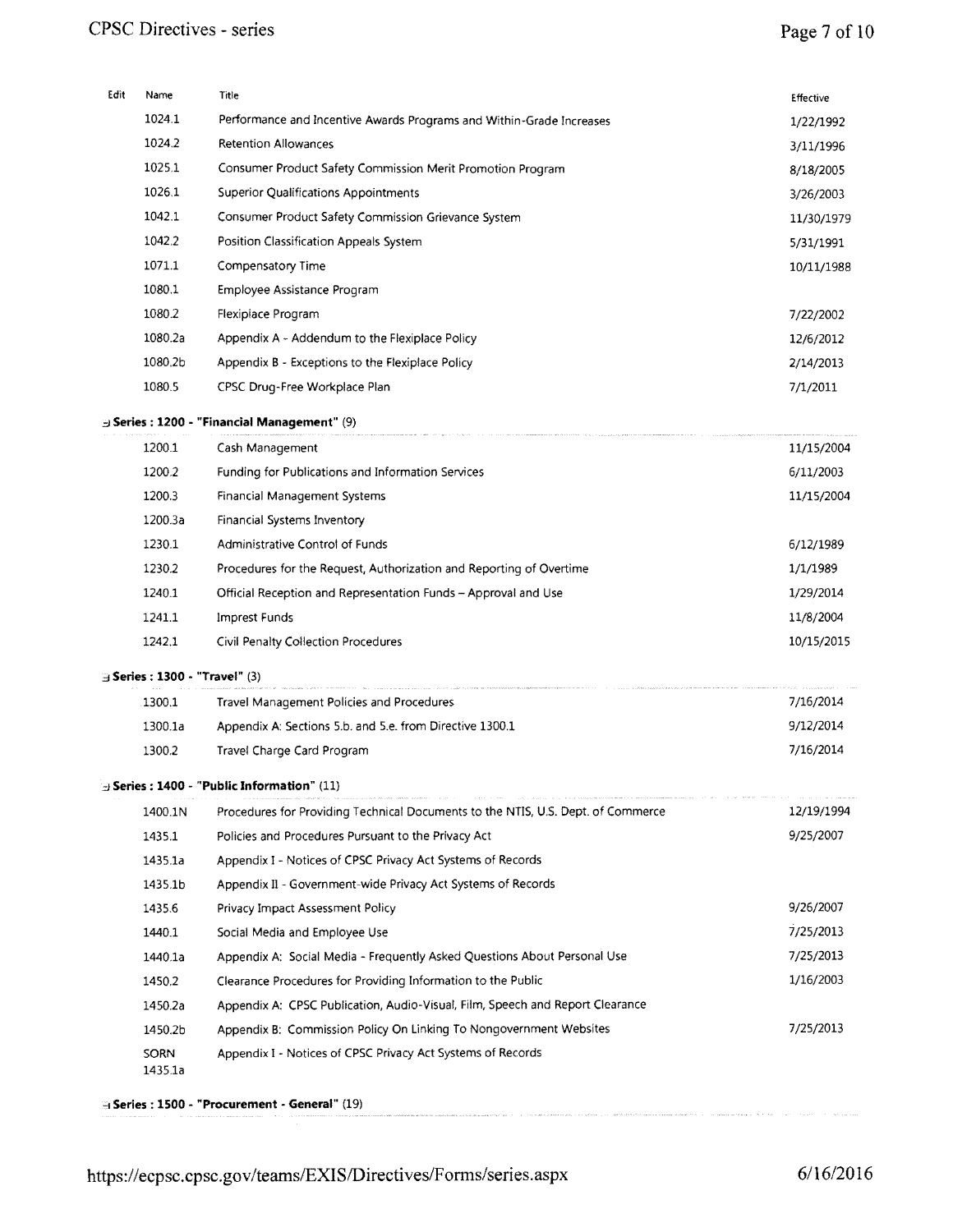$\hat{\boldsymbol{\beta}}$ 

| Edit | Name                                    | Title                                                                                                          | Effective  |
|------|-----------------------------------------|----------------------------------------------------------------------------------------------------------------|------------|
|      | 1500.1                                  | Policies and Procedures for Performance of Commercial Activities                                               | 1/26/1984  |
|      | 1500.3                                  | Blanket Purchase Agreements - Policy & Procedures                                                              | 5/1/2014   |
|      | 1502.1                                  | Unauthorized Commitments                                                                                       | 5/1/2014   |
|      | 1502.1a                                 | Appendix A - Memo for Approval of Unauthorized Commitments                                                     | 5/1/2014   |
|      | 1520.1                                  | Program and Project Managers (P/PM) Federal Acquisition Certification (FAC-P/PM) and Responsibilities          | 11/3/2015  |
|      | 1521.1                                  | Contracting Officer's Representative (COR) Federal Acquisition Certification (FAC-COR) and<br>Responsibilities | 9/17/2013  |
|      | 1522.1                                  | Procurement Planning and Requisition for Supplies/Services                                                     | 5/1/2014   |
|      | 1522.1a                                 | Requisition For Supplies/Services, Appendix A                                                                  | 6/8/2012   |
|      | 1522.1b                                 | Average Procurement Lead-times, Appendix B                                                                     | 5/1/2014   |
|      | 1522.1c                                 | FSS Review Form, Appendix C                                                                                    | 5/1/2014   |
|      | 1522.1d                                 | Procurement Methods, Dollar Levels & Required Documentation, Appendix D                                        | 5/1/2014   |
|      | 1522.1e                                 | Independent Government Estimate, Appendix E                                                                    | 5/1/2014   |
|      | 1522.1f                                 | Sample Technical Evaluation Factors, Appendix F                                                                | 5/1/2014   |
|      | 1522.1a                                 | Responsibilities of the COR, Appendix G                                                                        | 5/1/2014   |
|      | 1522.1h                                 | Contract Performance Monitoring and Reporting, Appendix H.                                                     | 5/1/2014   |
|      | 1532.1                                  | Competition Requirements and Justifications for Other Than Full and Open Competition                           | 10/26/2015 |
|      | 1532.1a                                 | Justification for Other than Full and Open Competition                                                         | 10/26/2015 |
|      | 1540.1                                  | Governmentwide Commercial Purchase Card Program                                                                | 4/21/2016  |
|      | 1540.1a                                 | Purchase Card Program Handbook                                                                                 | 4/21/2016  |
|      | $\exists$ Series: 1700 - "Training" (3) |                                                                                                                |            |
|      | 1700.1                                  | Policy and Procedures for Employee Development and Training                                                    | 9/10/1984  |
|      | 1700.2                                  | Training for Supervisors, Managers, and Executives                                                             | 10/2/2007  |
|      | 1700.3                                  | Authority To Acquire And Pay For Off-the-Shelf Training Services                                               | 4/30/2010  |
|      |                                         | <b>Example 15 Series: 9000 - "Compliance and Field Investigation"</b> (15)                                     |            |
|      | 9010.10                                 | Enforcement Policy and Procedural Guide                                                                        | 7/27/1988  |
|      | 9010.17                                 | Short-term Issuance System                                                                                     | 7/15/1992  |
|      | 9010.3                                  | Sample Retention Policy                                                                                        | 5/17/2011  |
|      | 9010.30                                 | Inspections                                                                                                    | 3/10/1997  |
|      | 9010.34                                 | Initiating and Monitoring Corrective Action Plans                                                              | 7/15/1992  |
|      | 9010.36                                 | Domestic Sample Collection                                                                                     | 4/18/1984  |
|      | 9010.37                                 | Sample Accountability & Analysis Records                                                                       | 4/18/1984  |
|      | 9010.40                                 | Substantial Hazards in Consumer Products                                                                       | 7/15/1992  |
|      | 9010.72                                 | Field Consumer Information Program                                                                             | 12/15/2003 |
|      | 9010.80                                 | Use of Volunteers in Commission Activities (Consumer Deputy Programs)                                          | 12/23/1983 |
|      | 9010.90                                 | CPSC/State Work-Sharing Agreements                                                                             | 5/25/1984  |
|      |                                         |                                                                                                                |            |
|      | 9020.1                                  | Refrigerator Safety Act                                                                                        | 6/7/1974   |
|      | 9020.5                                  | Hazardous Household Substances                                                                                 | 4/13/1984  |
|      | 9020.50                                 | Special Packaging of Household Substances                                                                      | 4/13/1984  |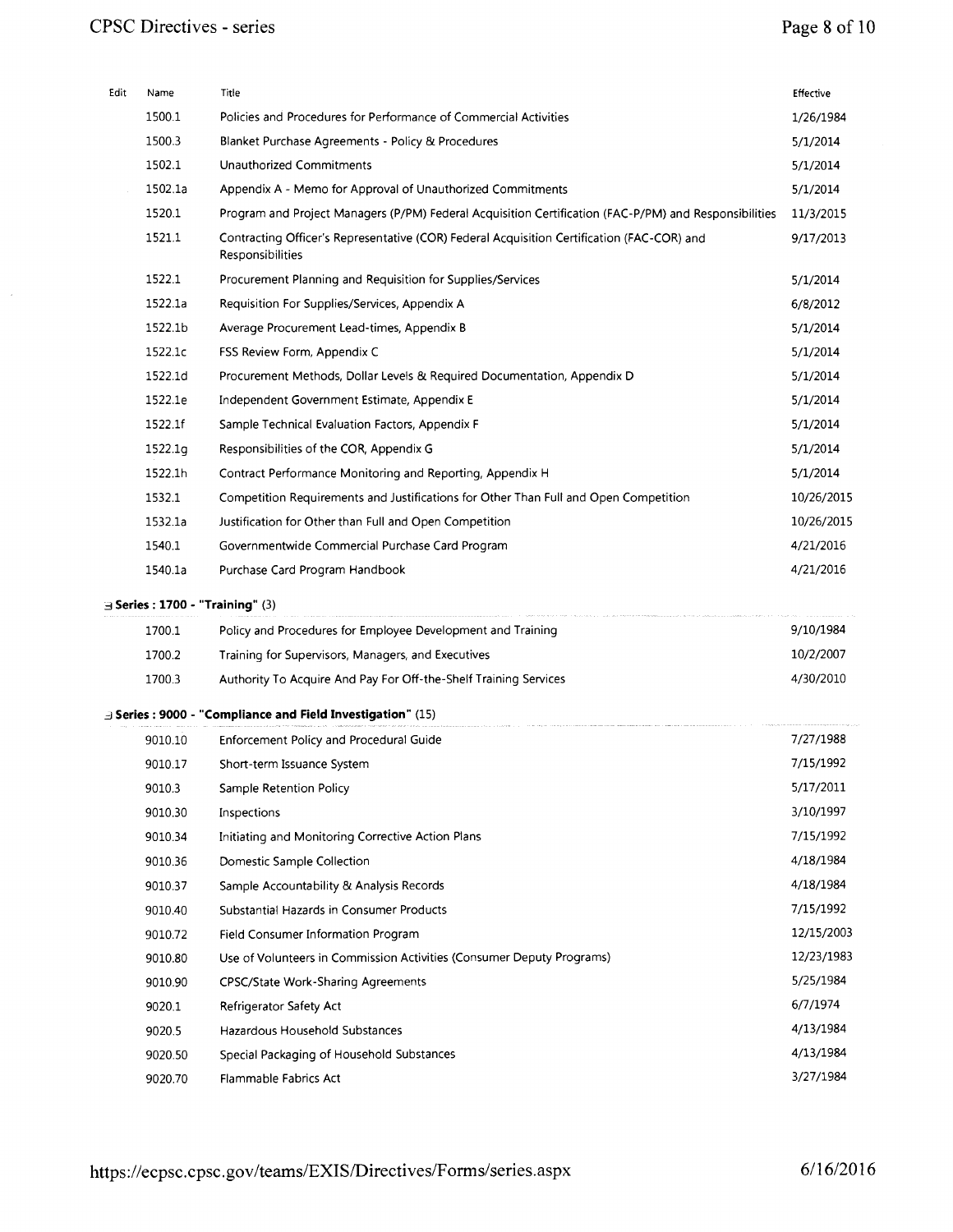#### CPSC Directives - series

#### Page 9 of 10

| Edit | Name    | Title                                                        | Effective  |
|------|---------|--------------------------------------------------------------|------------|
|      |         | $\exists$ Series : 9000 - "Directorate for Epidemiology" (3) |            |
|      | 9010.21 | NEISS Recruitment, Training & Evaluation Manual              | 12/15/1982 |
|      | 9010.24 | In-Dept Investigations                                       | 7/12/1995  |
|      | 9010.28 | Incident Reports Manual; Epidemiology Support Activities     | 7/8/1992   |
|      | Home    |                                                              |            |

Calendar

Documents

Restricted Documents

Help

> Naming Conventions

> Document Formats

Recent

Team Discussion

cpscoffices

Content and Structure Reports

I Need To

Employee Exchange<br>
CPSC Directives

CPSC Policies

Site Contents

Teams > CPSCnet Portal (For Delition) > CPSC Directives

#### Inside CPSC

Recalls Safety Education Regulations, Laws and Standards **Research and Statistics Business and Manufacturing Small Business Resources** Related Links Accessibility Privacy Policy

**Budget and Performance**